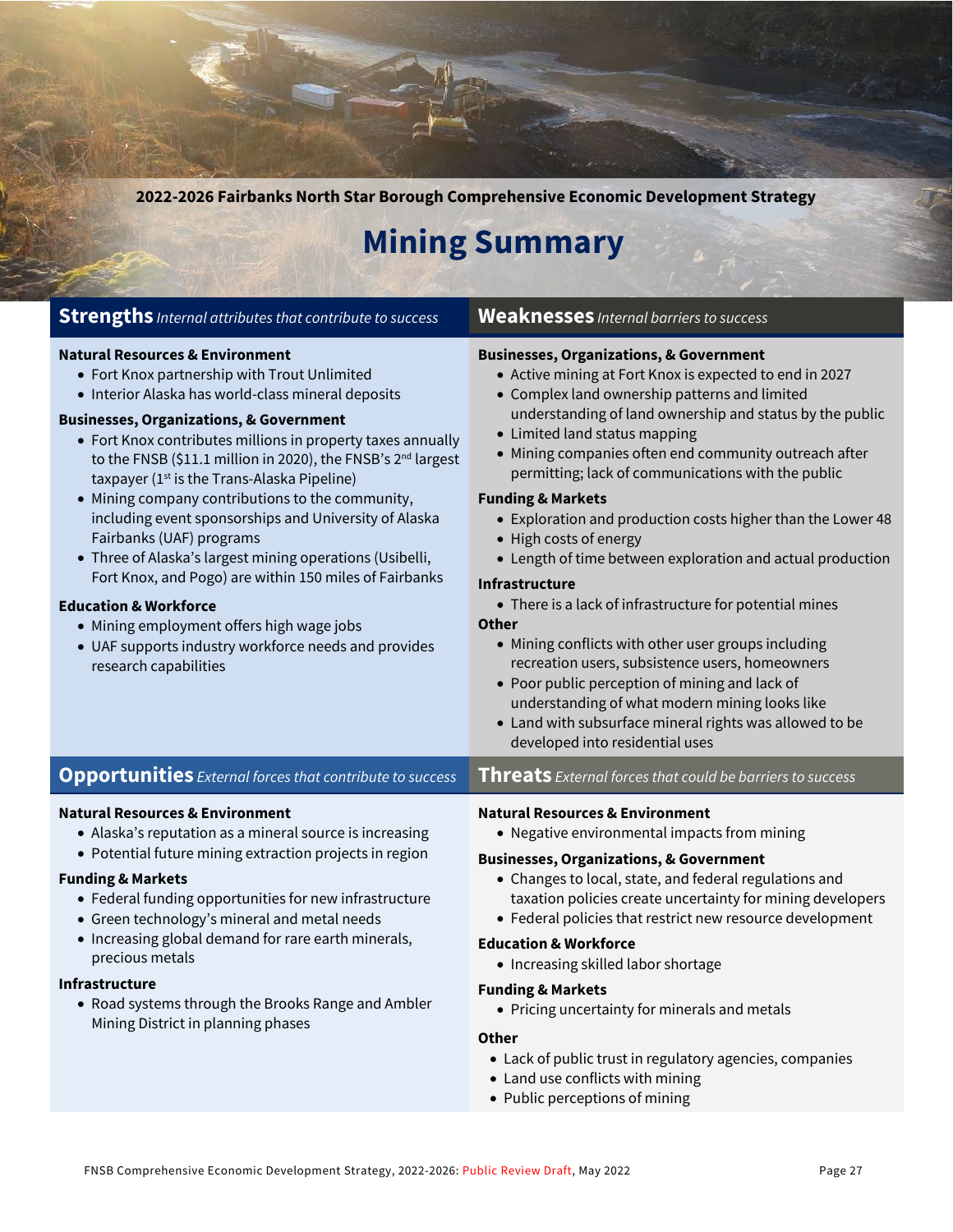| <b>Where</b><br><b>We Are</b>     | What measurements can we use to track progress?<br>Where do we want to be in 5 years?                                                                                                                                                                     | 2026<br><b>Targets</b>             |
|-----------------------------------|-----------------------------------------------------------------------------------------------------------------------------------------------------------------------------------------------------------------------------------------------------------|------------------------------------|
| \$1.9<br><b>billion</b><br>(2020) | Mineral Value - Export value of minerals being extracted in Alaska<br>Alaska recently surpassed Florida to be the sixth most-productive mining state                                                                                                      | \$2.1 billion<br>$(10\%$ increase) |
| <b>3 Mines</b><br>(2020)          | Producing Mines - How many major deposits are moving from exploration and<br>permitting to operation in Interior Alaska. The Interior has three active mines (Fort Knox,<br>Northern Star Pogo, Usibelli Coal) and two in exploration (Livengood, Tetlin) | 4 mines                            |
| 1,293<br><b>Jobs</b><br>(2019)    | <b>Employment</b> - FNSB residents employed full or part time in mining, quarrying, and oil<br>and gas jobs. This number has decreased by almost half over the past 5 years (2,322 in<br>2014)                                                            | 1,420<br>(10% increase)            |

*Sources for export value comes from Alaska Miners Association; employment numbers from the Bureau of Economic Analysis*



"Mining is important here. There are not as many jobs as some industries, but the wages are much higher. Fort Knox is also an important part of the tax base. We also do it well – it is heavily regulated and safe."

"Interior Alaska is home to world-class mineralization."

"There is a perception that Alaska is a pristine land, so that drives some of the resistance to resource extraction."

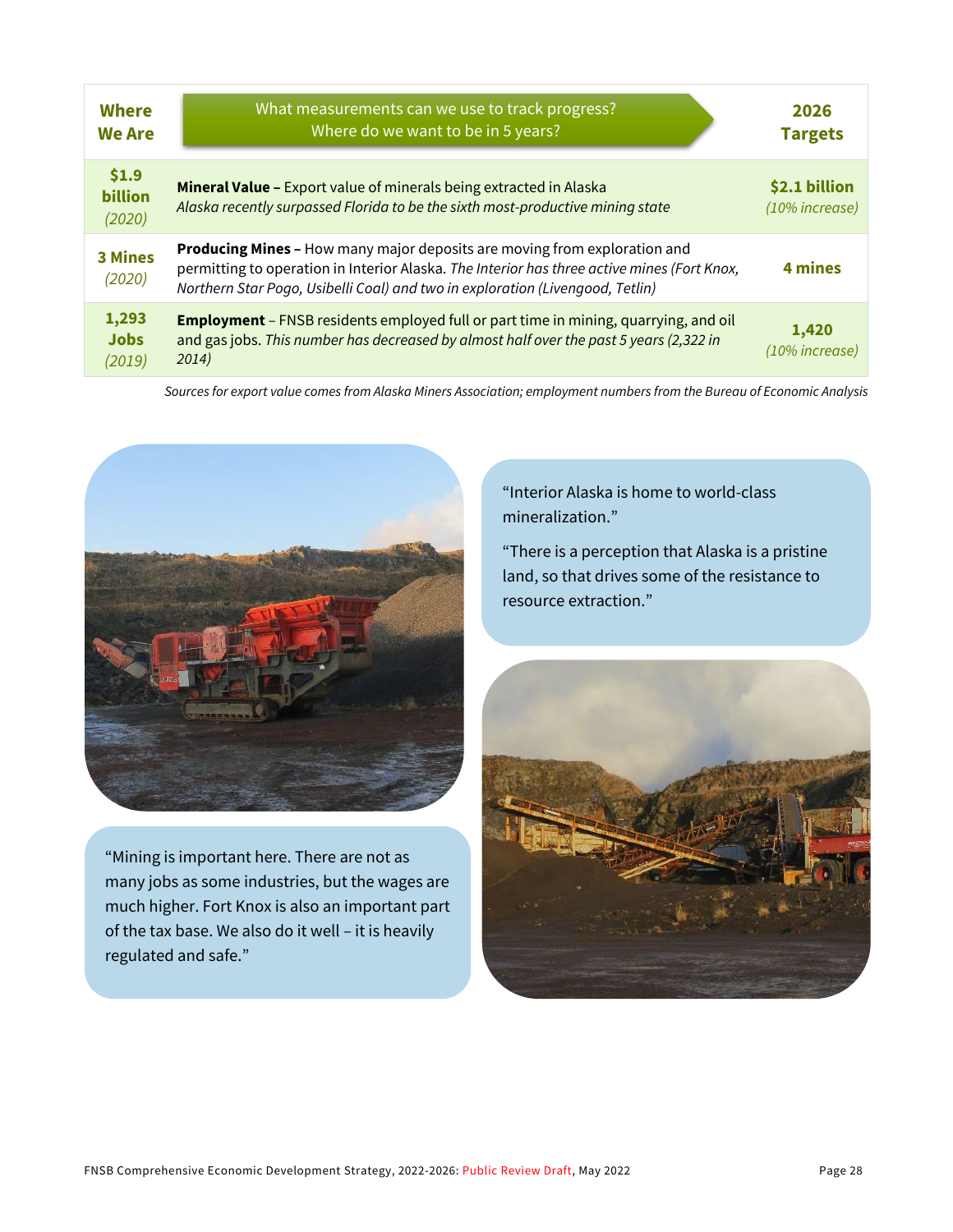#### **Mining Objectives** *– Long term improvements and changes we want to see in five years or more*



- 1. Interior Alaska's abundant mineral resources are a mechanism supporting a thriving, responsible, modern mining industry and local communities.
- 2. FNSB residents and local and regional leaders have an understanding of mining, including the industry's economic importance, environmental stewardship, and employment opportunities.

"State law has a provision for how oil properties are taxed; the mining industry would like to see a similar provision. Without that, there is a lot of uncertainty for investors about the future tax environment, which makes it hard to do long term planning."

"The Port of Alaska in Anchorage is really important to Interior Alaska. Whether freight comes to FNSB on barge or truck or rail, it often passes through the Port of Alaska first."

"With the high cost of energy and lack of economies of scale, I don't see processing happening here anytime soon. Energy costs are a big issue for the viability of mining operations."

"A big accomplishment that we are starting to see is making the connection between green technology and mineral development. Everyone wants wind turbines and solar panels but they don't want mining, and they don't realize you can't have one without the other. If you want these things, wouldn't you rather the minerals are mined in the U.S. where there is more regulation, minimum wage and labor laws?"

### **Strategies & Actions** – *Activities we will implement over the next five years to accomplish goals & targets*

- **1. Workforce Development**  Create and maintain a highly trained workforce that supports mining and geology needs across the spectrum, from exploration through permitting and production. *(Objectives 1, 2)*
	- a. Create natural resources curriculum in public schools and universities.
	- b. Support and expand mining and geology related degree programs in Alaska, including expanding the UAF Mining and Geologic Engineering program.
	- c. Expand vocational training programs that address workforce needs, such as millwright education and internships, through public private partnerships.
	- d. Expand the availability of commercial driver's license training and licensing.
	- e. Increase awareness of career opportunities and job skill requirements in the mining industry, including opportunities for professional growth and advancement.
- **2. Increase Production**  Support responsible exploration, permitting, remediation, and restoration for potential new mines in Interior Alaska. *(Objective 1)*
	- a. Support exploration and permitting phases for large projects in Interior Alaska.
	- b. Address potential transportation concerns associated with the Tetlin (Manh Choh) Project.
	- c. Encourage robust public outreach and opportunities for public input during permitting phases.
	- d. Perform cost/benefit analysis for expansion of transportation network to access sites in the exploration phase.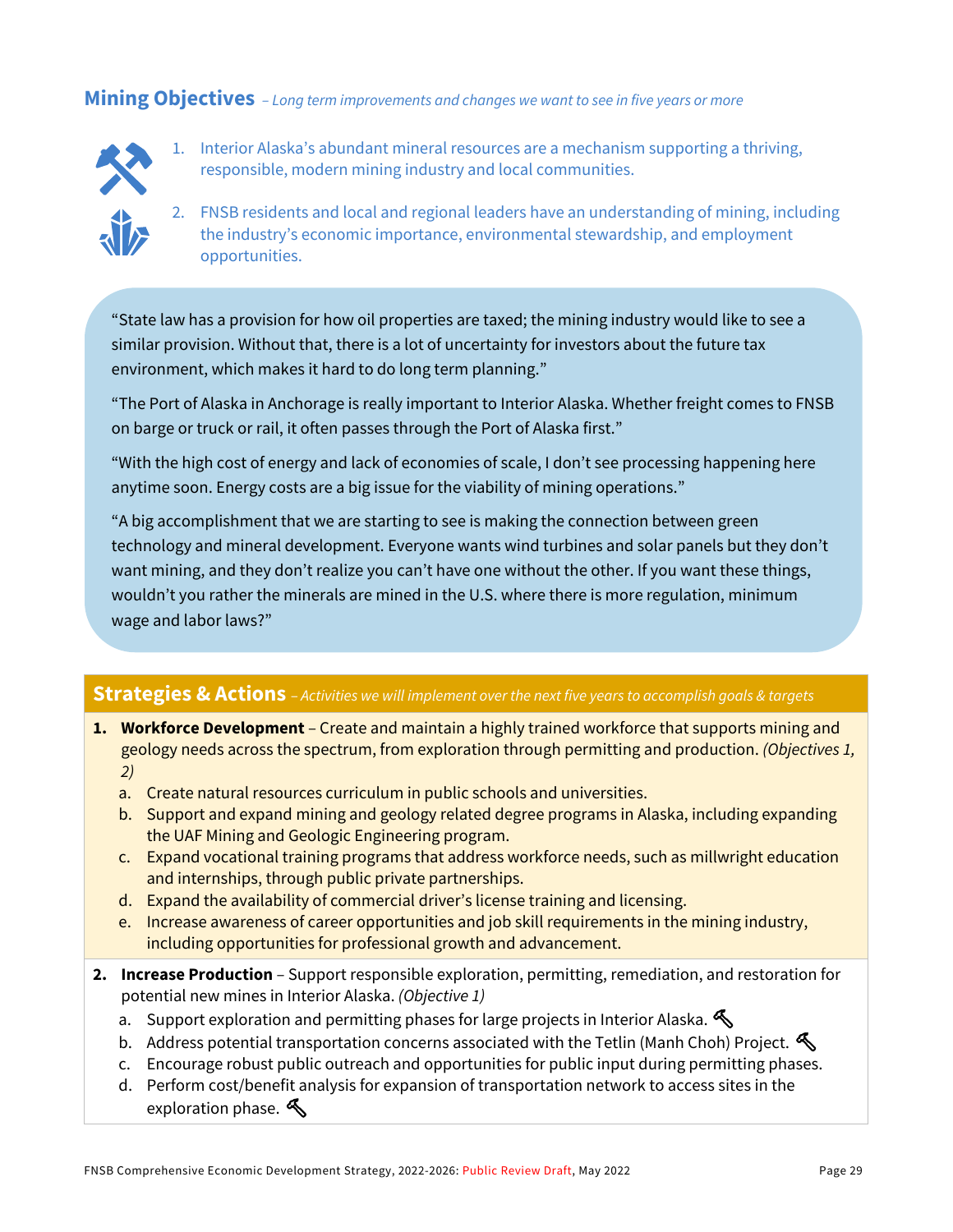|                                                                                                                                                                                                                                                                                                                                                                                                                                                                                                                                                                                                                                                               | 3. Fair Policies - Ensure local, regional, and state policies balance environmental, economic, and<br>community needs while supporting a competitive environment for exploration and investment.<br>(Objectives 1, 2)<br>Review regional and state taxation policies to ensure mining is taxed at rates that benefit<br>a.<br>communities without placing an uneven burden on the industry, and that creates stability and<br>certainty for mining investors.<br>b. Encourage local, state, and federal agencies to create and follow consistent, predictable timelines<br>for project permitting.<br>c. Ensure adequate environmental protections and regulations are in place and consistently followed,<br>including mining reclamation.<br>d. Use land use planning tools to mitigate conflict.<br>Update FNSB Comprehensive Plan for mining and actively notice non-compatible use.<br>e. |                       |   |                        |   |                  |
|---------------------------------------------------------------------------------------------------------------------------------------------------------------------------------------------------------------------------------------------------------------------------------------------------------------------------------------------------------------------------------------------------------------------------------------------------------------------------------------------------------------------------------------------------------------------------------------------------------------------------------------------------------------|------------------------------------------------------------------------------------------------------------------------------------------------------------------------------------------------------------------------------------------------------------------------------------------------------------------------------------------------------------------------------------------------------------------------------------------------------------------------------------------------------------------------------------------------------------------------------------------------------------------------------------------------------------------------------------------------------------------------------------------------------------------------------------------------------------------------------------------------------------------------------------------------|-----------------------|---|------------------------|---|------------------|
| 4. Outreach - Increase communications and education with the public on modern mining practices and<br>implement long-term engagement with communities around active and potential deposits. (Objective<br>2)<br>Increase public education on modern mining and the safety measures that are taken.<br>a.<br>Launch a public relations campaign around how minerals (including rare earth minerals) are<br>b.<br>required to manufacture essentials such as smart phones, renewables, and electric vehicles.<br>Educate mining operators on the benefits of engagement beyond the permitting phase.<br>$\mathsf{C}$ .<br>Increase tours to active mines.<br>d. |                                                                                                                                                                                                                                                                                                                                                                                                                                                                                                                                                                                                                                                                                                                                                                                                                                                                                                |                       |   |                        |   |                  |
| <b>Key</b>                                                                                                                                                                                                                                                                                                                                                                                                                                                                                                                                                                                                                                                    | ╈                                                                                                                                                                                                                                                                                                                                                                                                                                                                                                                                                                                                                                                                                                                                                                                                                                                                                              | <b>Priority (TBD)</b> | ᄶ | <b>Capital Project</b> | M | Military-related |

"We sit around and tell each other in the mining industry about how good of a job we are doing with environmental stewardship, but we are not good at telling the public."

"There are a host of organizations, along with the state, that are working hard to engage with the public and educate them on the benefits of the industry and the need on furthering the green economy. You need minerals to produce everything. Tesla needs much more copper than an internal combustion engine."

### **Other Relevant Resources**

- **The Economic Benefits of Alaska's Mining Industry**. Alaska Miners Association. 2021[. View here.](https://www.mcdowellgroup.net/wp-content/uploads/2021/03/ama-summary-brochure-february-2021.pdf)
- **Major Mines in Alaska**. Alaska Miners Association. 2022[. View here.](http://www.alaskaminers.org/major-mines)
- **Mineral Industry Annual Reports**. Alaska Department of Natural Resources, Division of Geological & Geophysical Surveys[. View here.](https://dggs.alaska.gov/pubs/minerals)
- **The Economic Potential of Alaska's Mining Industry.** UAA Institute of Social and Economic Research. 2022. [View here.](https://pubs.iseralaska.org/media/3d997682-6e6e-48d9-8577-d4189fe80d71/EconomicPotential_of_AKs_Mining.pdf)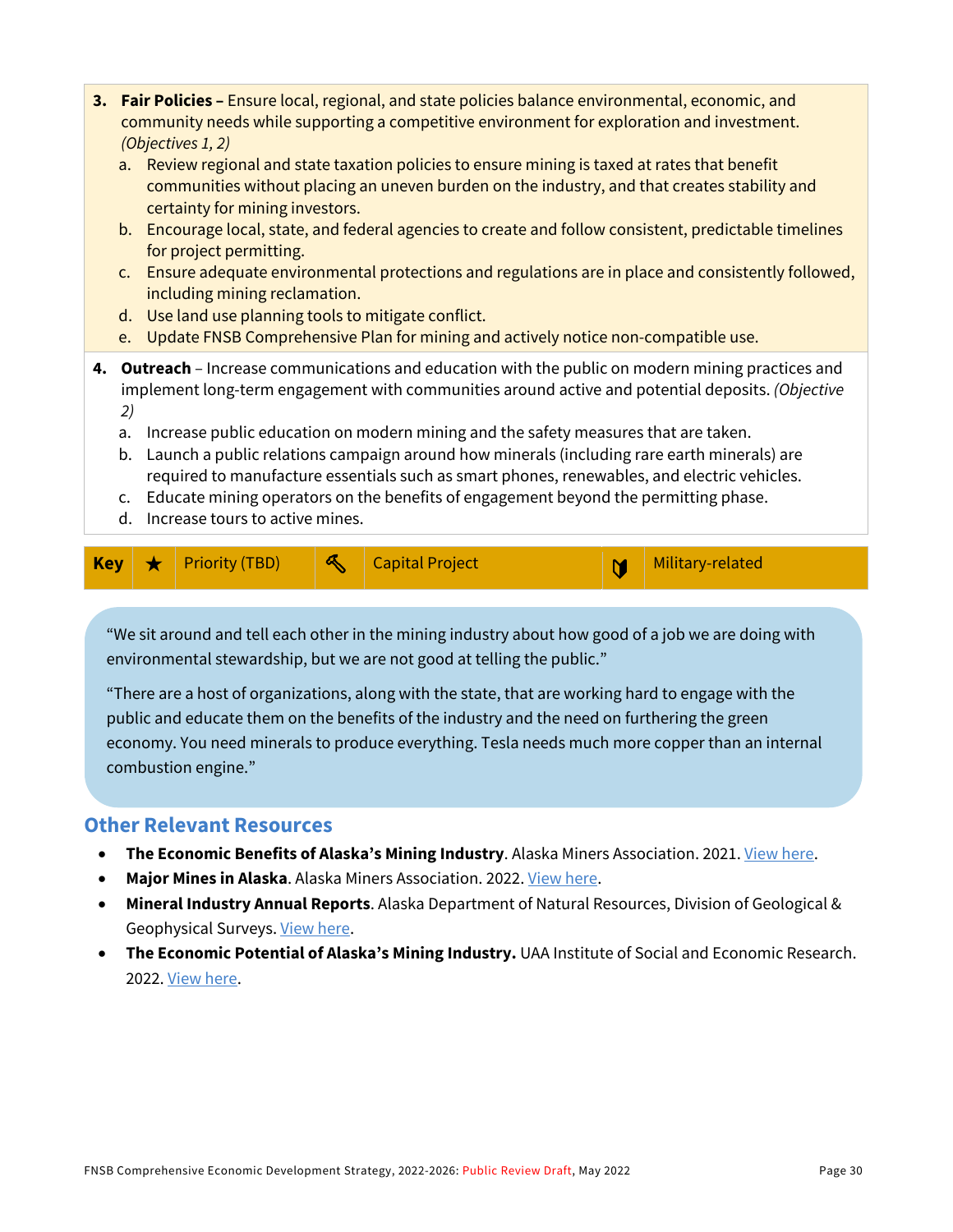# **Mining**

*See Appendix A for a list of acronyms.*

## **Strategy #1: Workforce Development – Create and maintain a highly trained workforce that supports mining and geology needs across the spectrum, from exploration through permitting and production.**

| <b>Capital</b><br>Project? |                | <b>Action</b>                                                                                                                                                        | <b>Lead</b>                                                                      | <b>Support</b>                                                                                           | <b>Estimated</b><br><b>Resources</b> | <b>Target</b><br><b>Completion</b> |
|----------------------------|----------------|----------------------------------------------------------------------------------------------------------------------------------------------------------------------|----------------------------------------------------------------------------------|----------------------------------------------------------------------------------------------------------|--------------------------------------|------------------------------------|
|                            |                | <b>a.</b> Create natural resources curriculum in public schools and<br>universities.                                                                                 | Alaska Resource<br>Education                                                     | <b>FNSB School District, UAF</b>                                                                         | Varies                               | Ongoing                            |
|                            |                | <b>b.</b> Support and expand mining and geology related degree<br>programs in Alaska, including expanding the UAF Mining and<br>Geologic Engineering program.        | <b>UAF</b>                                                                       | Mining companies                                                                                         | Varies                               | Ongoing                            |
|                            | $\mathsf{c}$ . | Expand vocational training programs that address<br>workforce needs, such as millwright education and<br>internships, through public private partnerships.           | Mining and<br><b>Petroleum Training</b><br>Service                               | Hutchinson High School, Alaska MEP,<br>Alaska Works Partnership, Doyon, UAF                              | Varies                               | Ongoing                            |
|                            |                | d. Expand the availability of commercial driver's license<br>training and licensing.                                                                                 | Alaska Department<br>of Transportation &<br><b>Public Facilities</b><br>(DOT&PF) | <b>TBD</b>                                                                                               | <b>TBD</b>                           | <b>TBD</b>                         |
|                            | e.             | Increase awareness of career opportunities and job skill<br>requirements in the mining industry, including<br>opportunities for professional growth and advancement. | Alaska Resource<br>Education                                                     | Alaska Works Partnership, Alaska Job<br>Center Network, Doyon, Doyon<br>Foundation, FNSB School District | Varies                               | Ongoing                            |

## **Strategy #2: Increase Production – Support responsible exploration, permitting, remediation, and restoration for potential new mines in Interior Alaska.**

| <b>Capital</b><br>Project? | <b>Action</b>                                                                                                                   | <b>Lead</b>                     | <b>Support</b>                | <b>Estimated</b><br><b>Resources</b> | <b>Target</b><br><b>Completion</b> |
|----------------------------|---------------------------------------------------------------------------------------------------------------------------------|---------------------------------|-------------------------------|--------------------------------------|------------------------------------|
| v                          | <b>a.</b> Support exploration and permitting phases for large<br>projects in Interior Alaska.                                   | Mining companies                | <b>FNSB</b>                   | Varies                               | Varies                             |
|                            | Address potential transportation concerns associated with<br>b.<br>the Tetlin (Manh Choc) Project.                              | Cantango Ore,<br>DOT&PF         | FNSB, DNR                     | TBD                                  | TBD                                |
|                            | Encourage robust public outreach and opportunities for<br>$\mathsf{c}$ .<br>public input during permitting phases.              | <b>DNR</b>                      | Mining companies, FNSB, Doyon | Varies                               | Varies                             |
|                            | <b>d.</b> Perform cost/benefit analysis for expansion of<br>transportation network to access sites in the exploration<br>phase. | DOT&PF, Alaska<br>Railroad, DNR | Mining companies              | Varies                               | Varies                             |